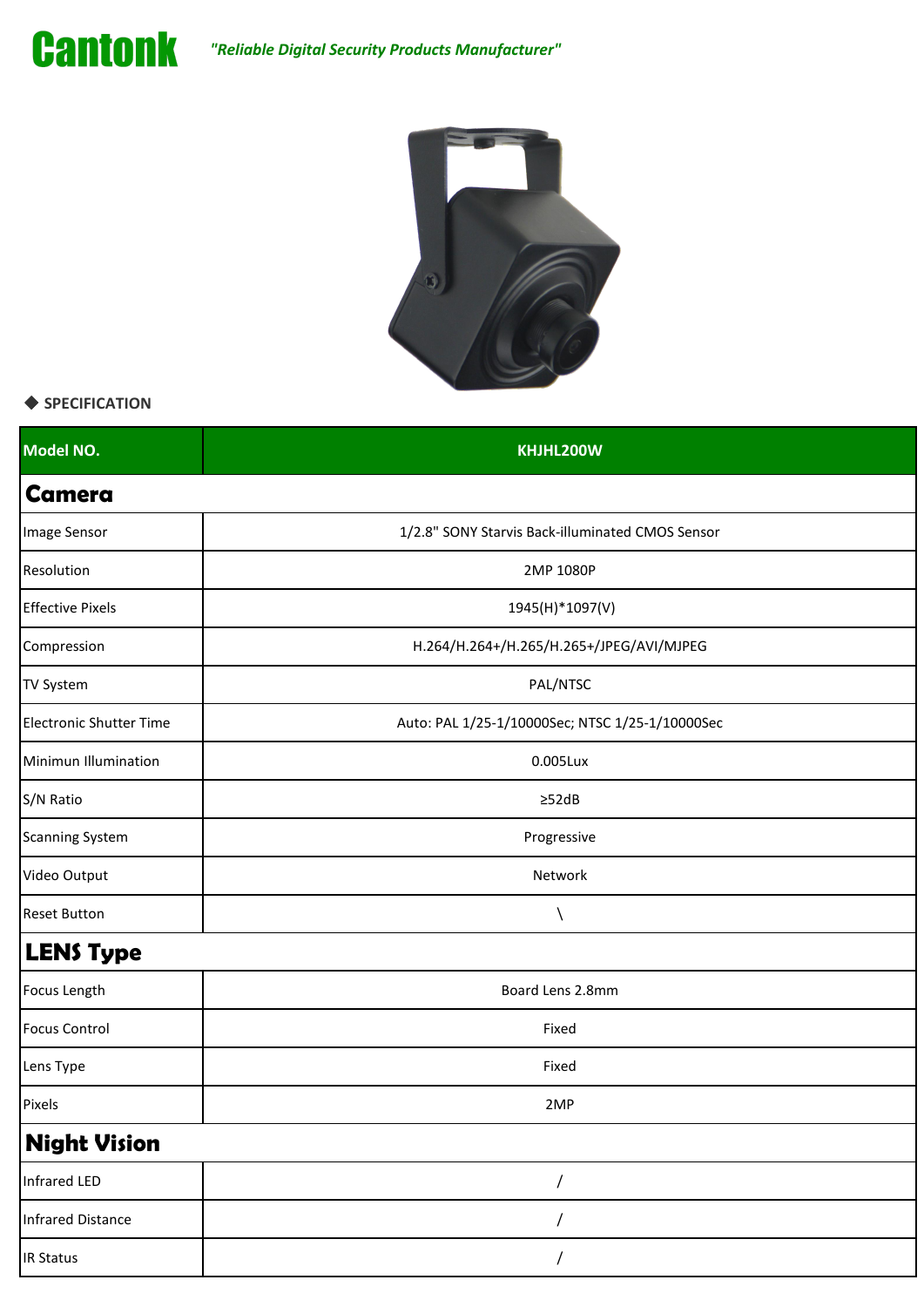| IR Power On             |                                                                                                         |  |
|-------------------------|---------------------------------------------------------------------------------------------------------|--|
| <b>Network</b>          |                                                                                                         |  |
| Ethernet                | RJ-45 (10/100Base-T)                                                                                    |  |
| Protocol                | TCP/IP,ICMP,HTTP,HTTPS,FTP,DHCP,DNS,DDNS,RTP,RTSP,RTCP,NTP,SMTP                                         |  |
| <b>ONVIF</b>            | Support ONVIF 2.4(Profile S)                                                                            |  |
| P <sub>2</sub> P        | YES, Support QR Code                                                                                    |  |
| POE                     | Optional(External POE But Without Audio and Alarm Functions), Support IEEE 802.3af                      |  |
| Video Delay             | 0.3S (Within the Lan)                                                                                   |  |
| Main Stream 1           | 1920*1080@30fps                                                                                         |  |
| Main Stream 2           | 1280*720@25fps                                                                                          |  |
| Main Stream 3           |                                                                                                         |  |
| Sub Stream 1            | 720*480@30fps                                                                                           |  |
| Sub Stream 2            | $\prime$                                                                                                |  |
| Sub Stream 3            |                                                                                                         |  |
| Tri Stream              | 352*288@30fps                                                                                           |  |
| <b>IE Brower</b>        | IE8-11, Google Chrome (lower than Ver44), Firefox (lower than Ver53), Mac Safari(lower than version 12) |  |
| <b>Smart Phone</b>      | iPhone, iPad, Android, Android Pad                                                                      |  |
| <b>Wireless</b>         |                                                                                                         |  |
| Antena                  | 2.5dbi                                                                                                  |  |
| Hotspot                 | $\prime$                                                                                                |  |
| Wi-Fi                   | Wi-Fi(IEEE802.11b/g/n),2.4Ghz                                                                           |  |
| <b>WIFI Range</b>       | No obstacles 100m Max.                                                                                  |  |
| <b>Camera Features</b>  |                                                                                                         |  |
| Day/Night               | Color                                                                                                   |  |
| Image Config            | Saturation/Brightness/Contrast/Sharpness, Mirror, 3D NR, White Balance, FLK(Flicker Control)            |  |
| <b>Corridor Pattern</b> | Support                                                                                                 |  |
| ROI                     | $\prime$                                                                                                |  |
| Defog Mode              | Support                                                                                                 |  |
| <b>BLC</b>              | Support                                                                                                 |  |
| <b>WDR</b>              | DWDR: 50dB                                                                                              |  |
| <b>Motion Detection</b> | Support                                                                                                 |  |
| Privacy Masking         | 3 Rectangular Zone                                                                                      |  |